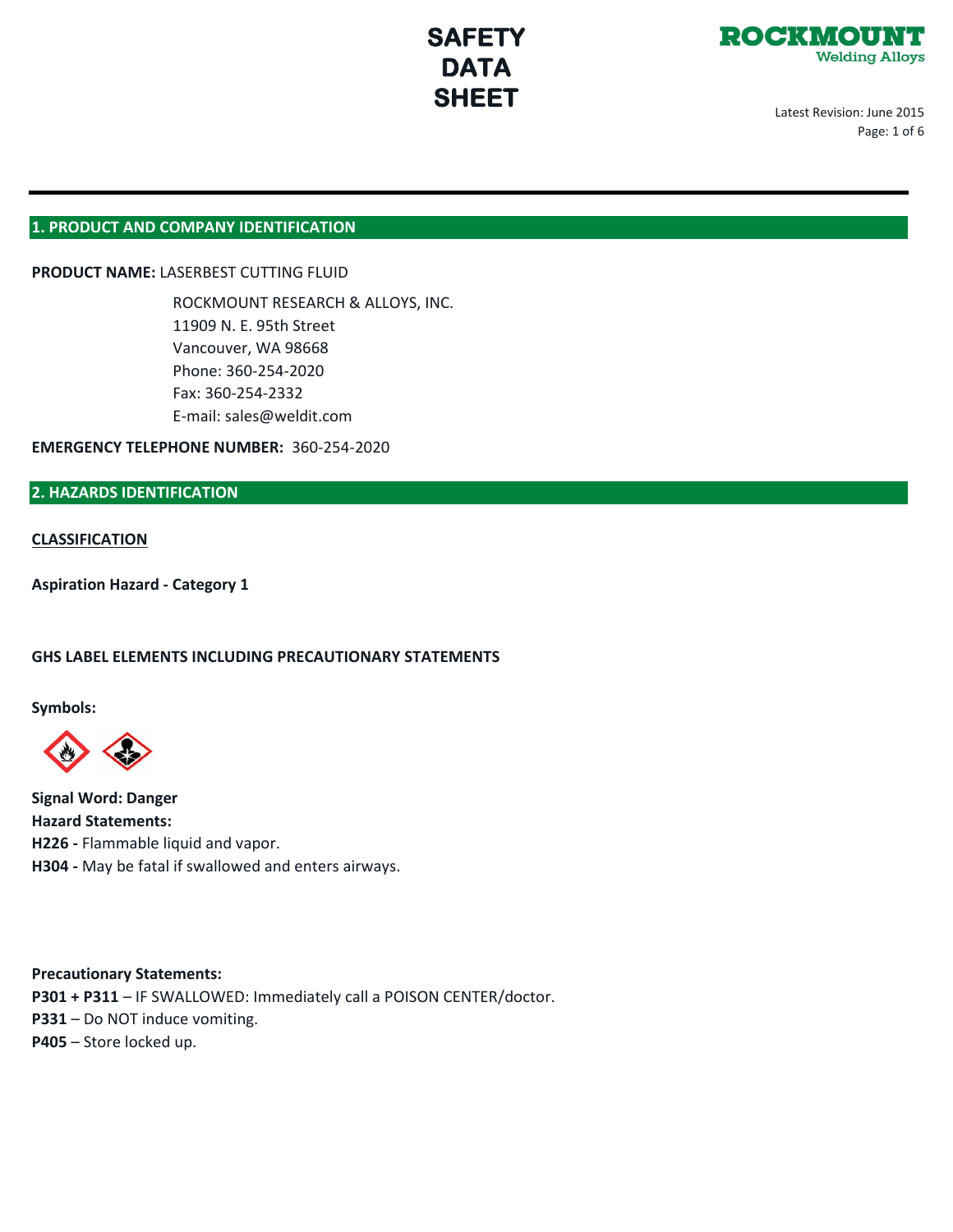

Latest Revision: June 2015 Page: 2 of 6

#### **3. COMPOSITION/INFORMATION ON INGREDIENTS**

| Chemical Identity               | CAS#                          | Range % | <b>OSHA PEL</b><br><b>TWA</b> | <b>ACGIH-TLV</b><br><b>TWA</b> | Carcinogenicity | EU Classification<br>(67/548/EEC) | CLP/GHS Classification (1272/2008) |
|---------------------------------|-------------------------------|---------|-------------------------------|--------------------------------|-----------------|-----------------------------------|------------------------------------|
| #Hydrotreated<br>Naphthenic Oil | 64742-53-6 64742-<br>$52 - 5$ | 80-90   | $5 \text{ mg/m}$              | $5 \text{ mg/m}$               | No              | N/A                               | N/A                                |

**Important:** This section covers the materials of which the products manufactured. The fumes and gases produced during normal use of this product are covered in section 10. The term "Hazardous" in "Hazardous Material" should be interpreted as a term required and defined in OSHA Hazard Communication Standard 29CFR 1910-1200 and it does not necessarily imply the existence of hazard. The chemicals or compounds reportable by Section 313 of SARA are marked by the symbol #.

#### **4. FIRST AID MEASURES**

**Inhalation:** Remove to fresh air. If not breathing give artificial respiration. Get medical attention immediately.

**Skin:** Flush skin with large amounts of water. If irritation develops and persists, get medical attention.

**Eye:** Flush eyes with water for at least 15 minutes. Get medical attention.

**Ingestion:** Do NOT induce vomiting. Call a physician immediately. Never give anything by mouth to an unconscious person. Risk of product entering the lungs on vomiting after ingestion.

**Note to physician:** Treat symptomatically.

## **5. FIRE FIGHTING MEASURES**

**Suitable Extinguishing Media:** Dry chemical, foam, carbon dioxide, water spray or fog is recommended.

**Unsuitable Extinguishing Media:** Do not use a solid water stream.

**Specific Hazards in Case of Fire:** Hazardous combustion products may include: Toxic levels of carbon monoxide, carbon dioxide, irritating aldehydes and ketones.

**Protective Equipment:** As in any fire, wear self-contained breathing apparatus pressure-demand. MSHA/NIOSH (approved or equivalent) and full protective gear. Use shielding to protect fire-fighting from bursting container.

## **6. ACCIDENTAL RELEASE MEASURES**

**Small Spill:** Soak up with absorbent material, i.e. kitty litter, clay or dirt. Sweep up and place in a labeled closed container. **Large Spill:** Keep unauthorized people from the area. Eliminate all sources of ignition. Ventilate the area. Use self-contained NIOSH approved breathing apparatus, Absorb residue and sweep up. Place in a closed labeled container.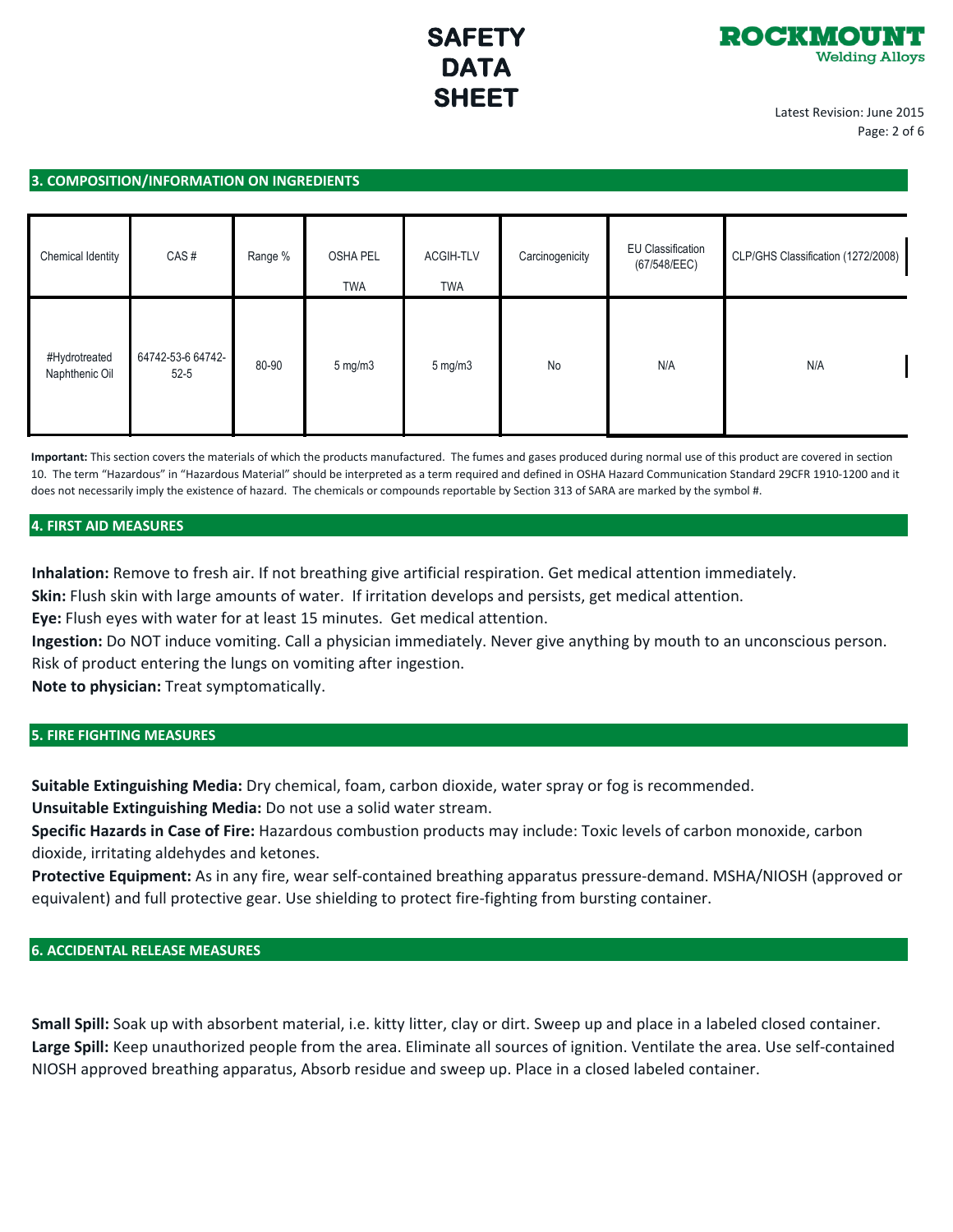

Latest Revision: June 2015 Page: 3 of 6

## **7. HANDLING AND STORAGE**

Precautions for Safe Handling: Keep away from flames, sparks or hot surfaces. Wash thoroughly after handling and before handling food.

Storage Procedures: Store in a cool dry area out of direct sunlight.

## **8. EXPOSURE CONTROL/PERSONAL PROTECTION**

Engineering Controls: Ventilation systems. Use adequate ventilation to keep the exposure levels below the OELs. Personal protection: Safety glasses with side-shields. Chemical resistant apron. Protective gloves. Respiratory protection: None required for normal work where adequate ventilation is provided. If engineering controls are not feasible or if exposure exceeds the applicable limits, use NIOSH-approved cartridge respirator with organic vapor cartridge. Air monitoring is needed to determine actual employee exposure levels. Use a self-contained breathing apparatus in confined spaces and for emergencies.

Hygiene measures: Handle in accordance with good industrial hygiene and safety practice.

## **9. PHYSICAL AND CHEMICAL PROPERTIES**

### **Appearance:**

**Color:** Blue translucent liquid **Odor:** Slight hydrocarbon odor **Odor Threshold:** Not Available **pH Value:** Not Available **Melting Point/Melting Range:** Not Available **Freezing Point:** Not Available **Boiling Point/Boiling Range:** Not Available **Flash point:** Not Available **Evaporation Rate:** Slow **Self-in flammability:** Not Available **Explosion limits:** Not Available **Vapor pressure:** Not Available **Vapor density:** Not Available **Density at 20ºC:** Not Available **Specific Gravity:** .887 **Solubility:** Negligible **Partition coefficient:** Not Available **Auto-ignition temperature:** Not Available **Volatile Organic compounds:** Wt.%: 20.0 **Other Information:** No available data.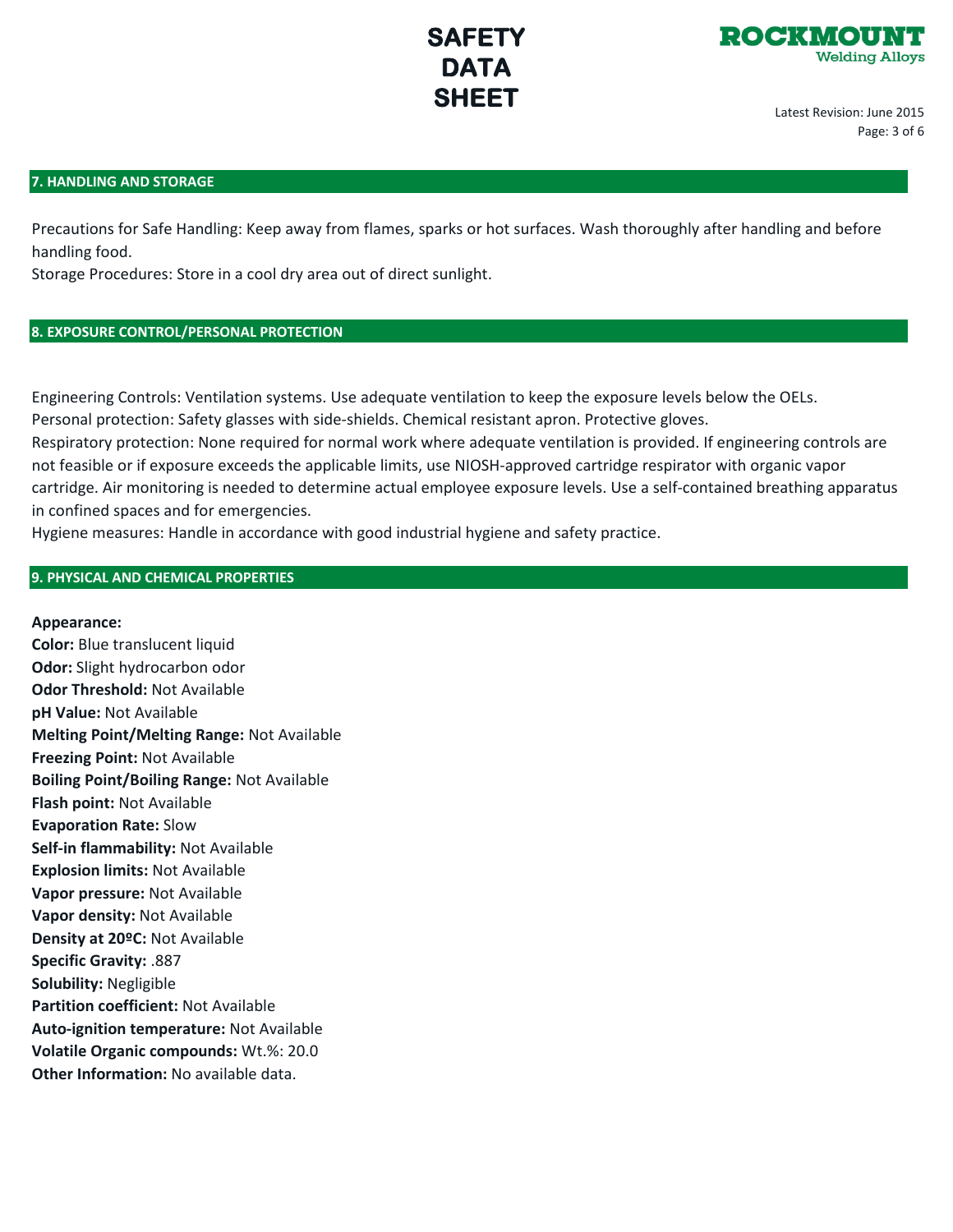

Latest Revision: June 2015 Page: 4 of 6

### **10. STABILITY AND REACTIVITY**

**Chemical Stability:** This product is stable under normal conditions. **Conditions to Avoid:** Ignition sources, open flames, amines and strong bases **Incompatible Materials:** Store away from strong oxidizers and acids. **Hazardous Decomposition Products:** Oxides of carbon, sodium, or sulfur. Aldehydes.

## **11. TOXICOLOGICAL INFORMATION**

**Note:** Long-term toxicological studies have not been conducted for this product. The data below is available for the components of this product.

| LD/LC50 Values that are relevant for classification |             |                              |  |  |  |  |  |
|-----------------------------------------------------|-------------|------------------------------|--|--|--|--|--|
| Hydrotreated Naphthenic Oil, 127-18-4               |             |                              |  |  |  |  |  |
| Oral                                                | LD50        | >5000 mg/kg (rat)            |  |  |  |  |  |
| Inhalation                                          | <b>LC50</b> | $2.18 \text{ mg/L/4h (rat)}$ |  |  |  |  |  |

## **12. ECOLOGICAL INFORMATION**

**Note:** Ecological studies have not been conducted for this product. The following information is available for components of this product.

Ecotoxicity: Hydrotreated Naphthenic Oil - 96 HR LC50, Fathead minnow: >30,000 mg/L (static).

Degradability: This product is not readily biodegradable.

Bioaccumulation / Accumulation: No information available.

Mobility in Environment: No information available.

## **13. DISPOSAL CONSIDERATIONS**

Do not dump into any sewers, on ground or into any body of water. Send to a permitted recycler. All disposal activities must comply with federal, state, provincial and local regulations.

## **14. TRANSPORT INFORMATION**

## **DOT HM-181 Shipping Information**

**D.O.T. Shipping Name:** CONSUMER COMMODITY, ORM-D. **IMO/IMDG:** (water), UN1950, AEROSOLS, 2.1, Limited Quantity.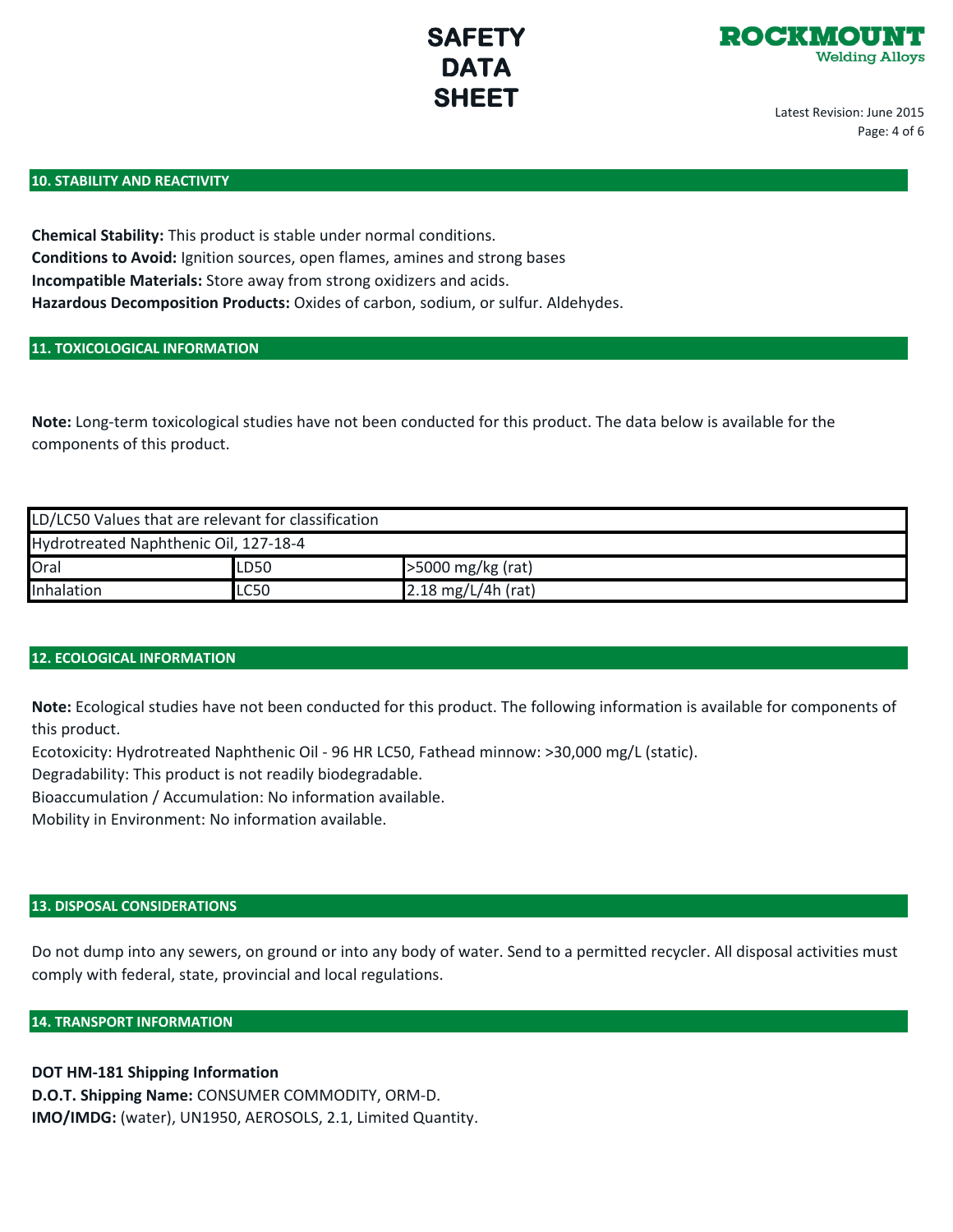

Latest Revision: June 2015 Page: 5 of 6

## **15. REGULATORY INFORMATION**

**Superfund Amendments Reauthorization Act (SARA) Title III:** Section 302 Extremely Hazardous Substances (EHS): None Section 311/312 Hazard Categories: Acute Health Hazard - No Chronic Health Hazard - No Fire Hazard - Yes Sudden Release of Pressure Hazard - Yes Reactive Hazard - No Section 313 Toxic Chemicals: None Clean Air Act: Section 112 Hazardous Air Pollutants (HAPs): None **Comprehensive Environmental Response, Compensation and Liability Act (CERCLA):** Reportable Quantities (RQ's) exist for the following ingredients: None **California Proposition 65:** This product contains the following Proposition 65 chemical. None **Toxic Substances Control Act (TSCA):** All ingredients are either listed on the TSCA inventory or are exempt.

## **16. OTHER INFORMATION**

| <b>NFPA</b> | <b>Health Hazard 1</b> | <b>Flammability 2</b> | <b>Reactivity 0</b> | <b>Physical and chemical hazards -</b> |
|-------------|------------------------|-----------------------|---------------------|----------------------------------------|
| <b>HMIS</b> | <b>Health Hazard 1</b> | <b>Flammability 2</b> | <b>Reactivity 0</b> | <b>Personal protection</b> B           |